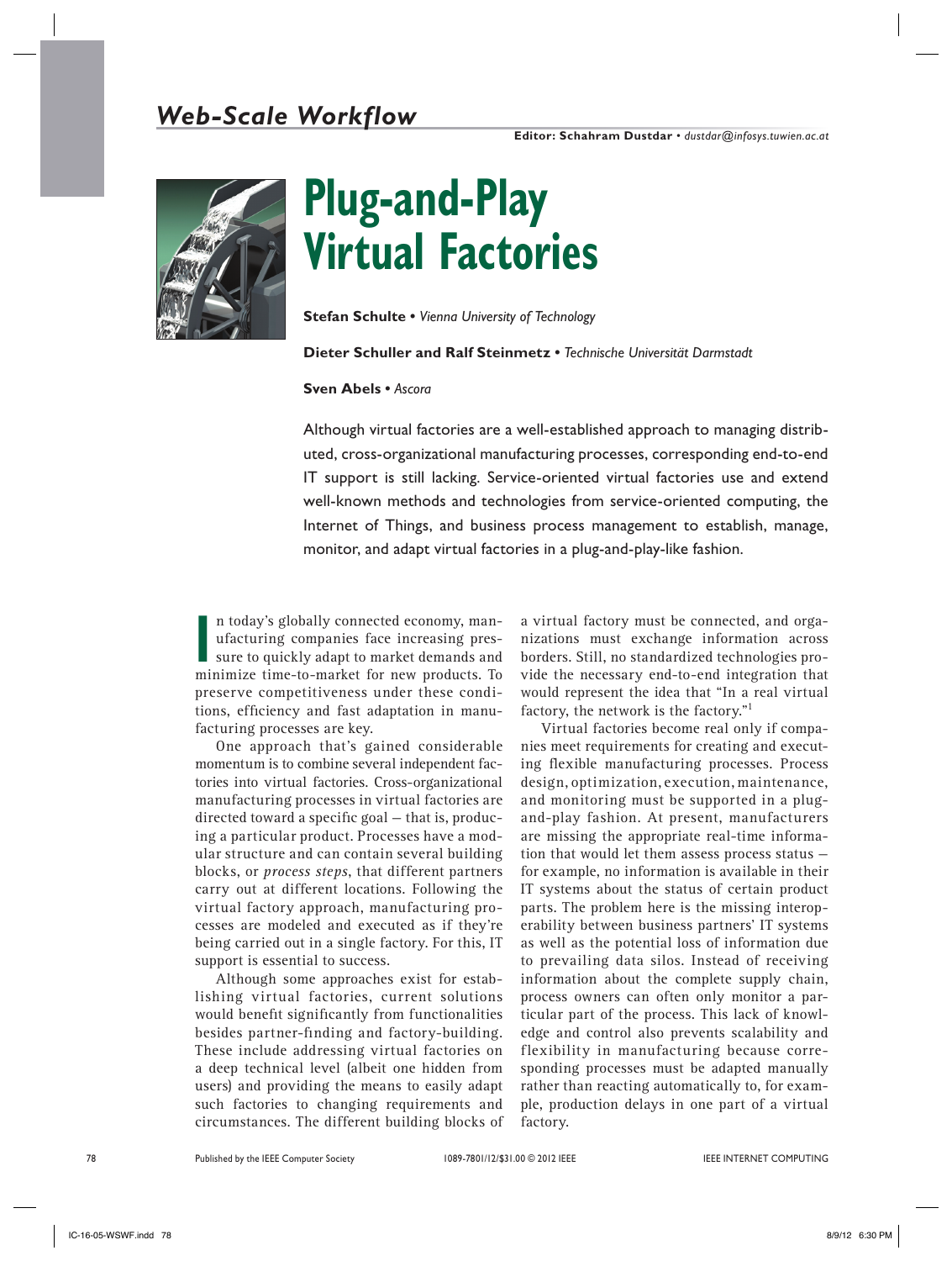Being process- and communicationdriven, virtual factories resemble common aspects of service-based workflows. Thus, using concepts, technologies, and methods from service-oriented computing (SOC) and business process management (BPM) seems to be a natural approach. Manufacturing processes can be modeled from individual manufacturing services from different business partners; this corresponds directly to how we compose software and human-provided services in servicebased workflows. Here, we investigate this concept of *service-oriented virtual factories* in more detail.

# **Roles**

Comparable to the famous serviceoriented architecture (SOA) triangle,<sup>2</sup> which defines the essential roles *service requester*, *service provider*, and *service registry*, we can categorize the parties involved in serviceoriented virtual factories into three roles:

- • *Service providers* offer a particular physical service in terms of factory capacity.
- • *Service consumers* use services that other parties offer.
- • The *virtual factory broker* controls and governs the virtual factory. The broker needs a corresponding knowledge base (repository) regarding services that providers offer.

Organizations involved in virtual factories might assume different roles simultaneously. Service consumers can use provider-offered services, add value, and re-offer the value-added services, hence acting as providers themselves. Furthermore, in most cases, one service consumer within a virtual factory will be the broker — that is, the "owner" of the virtual factory. Furthermore, the broker could also be a service provider.

# **Conceptual Overview**

Using Web service technologies and SOAs as a communication means and architectural approach within the manufacturing domain isn't novel. However, service-oriented virtual factories take this approach one essential step further, going beyond merely applying technologies for communication and information exchange. Rather, they provide a holistic approach in which services represent all manufacturing steps. SOAs let companies describe, provide, and use software- and humanprovided services that encapsulate certain, well-defined functionalities and can be composed into service-based workflows; likewise, service-oriented virtual factories represent single manufacturing steps from different stakeholders as physical services. A virtual factory broker can use these services to model manufacturing processes, assembling products based on the skills and outputs of real factories from different business partners.

## **Process Definition**

Process definitions in service-oriented virtual factories are blueprints — that is, a process template is composed of abstract process steps. Rather than identifying concrete physical services during process design time, the virtual factory broker defines these steps based on necessary skills and technical requirements. Brokers can reuse and easily adapt processes to create new manufacturing processes and therefore products by generating new process templates from existing ones. Furthermore, a broker can model different variants of the same product as manufacturing processes by exchanging the actual physical services prior to or during process execution (late binding).

Apart from the functional requirements that single services must fulfill, a process template also contains information about nonfunctional requirements for single process steps

or the complete manufacturing process. Nonfunctional requirements can include necessary quality-ofservice (QoS) levels and cost limits.

## **Process Execution**

To generate process instances from process templates, the virtual factory management software (see Figure A in the sidebar) automatically chooses concrete physical services in terms of factory capacities for the previously defined abstract process steps. It can do this either on a long-term basis, if the broker wants to use the same service providers in every process instance, or ad hoc, if it's best to choose service providers individually for each process instance. The second approach is more dynamic, and two instances of the same process might differ substantially. In contrast to short-term virtual factories, long-term ones are quite stable, and corresponding process instances will be similar with regard to their underlying physical services.

In either case, the virtual factory broker can choose suppliers and their services manually or integrate them (semi-)automatically based on descriptions of a supplier's capabilities and offered services. Unlike with common service-based workflows, the system might invoke several physical services for the same process step. This would be necessary if a single supplier couldn't provide the production capacities needed for a particular step.

Runtime selection and service replacement allows the system to react to unexpected events — such as production downtimes at a particular factory or an increase in market demand — by exchanging or adding new factory capacities in terms of physical services.

# **Research Challenges**

Even though service-based workflows and service-oriented virtual factories are based on common principles and concepts, we must address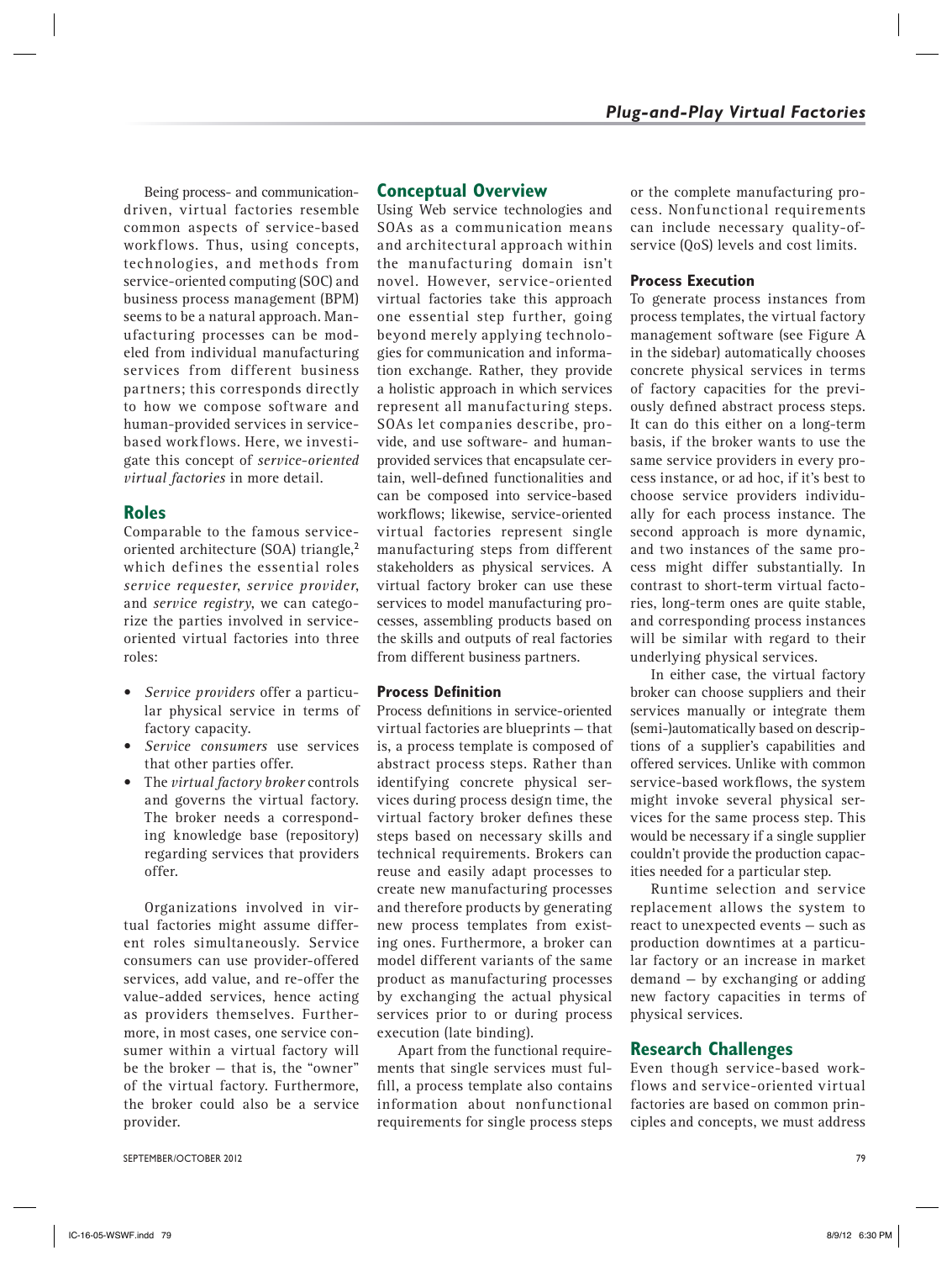# **Example Service-Oriented Virtual Factory**

Figure A shows the most important aspects of a service-oriented virtual factory as presented within the conceptual overview and based on a simplified example from the automotive industry:

A manufacturing process is at the core of the virtual factory run by JD-Company (in other words, this company is the virtual factory broker). For simplicity's sake, the figure shows a sequential manufacturing process. However, processes can incorporate arbitrary workflow patterns such as parallel splits, exclusive choices, or loops.<sup>1</sup>

To instantiate the process, the virtual factory management software assigns physical services in terms of factory capacities to each defined process step. These services must meet previously defined functional and nonfunctional requirements. The software conducts monitoring by integrating corresponding data from partners' existing IT systems (supplier 2) or getting data from smart objects (indicated by the sensor nodes depicted for supplier 1 and JD-Company). Finally, service-level agreements (SLAs) exist for each physical service.

In this example, JD-Company produces car seats by setting up a manufacturing process based on the different parts — the frame, upholstering, and cover. During process definition, the company defines part production as well as the final assembly as abstract process steps. Prior to process execution, the virtual factory broker selects corresponding physical services from a service registry and assigns them to the single process steps.



*Figure A. A service-oriented virtual factory.*

In the example, external suppliers fulfill the first two process steps, while JD-Company carries out the latter two.

Several virtual factories can exist simultaneously, with interdependencies among the different virtual factories in which a company is involved.

#### **Reference**

1. W. van Der Aalst et al., "Workflow Patterns," *Distributed and Parallel Databases*, vol. 14, no. 1, 2003, pp. 5–51.

important research challenges for virtual factories to achieve widespread adoption. These topics include both methodologies and software implementations, which are indispensable if we're to realize virtual factories and give stakeholders a plug-and-play experience.

## **Virtual Factory Description Formats**

As a fundamental step, virtual factory brokers must first model realworld enterprises. Instead of using proprietary business object models, brokers should use semantically enriched, standardized descriptions of companies, including their capabilities and products, for data exchange and process descriptions. Among the most important data entities that virtual factory brokers must model and handle are manufacturing processes and physical services. As is generally the case in SOC, a service provider can model services for service-oriented virtual factories by specifying their functionality that is, the outcome of the physical service — and also describing nonfunctional aspects, such as the maximum number of products a service can produce within a certain time frame (throughput), lead time to initiate production, overall production time, and cost limits.<sup>3</sup>

In manufacturing services, the product description and quality characteristics are very important. Current service description formalisms will need adjustments before they can describe physical services. In addition, common service description formats don't take into account detailed information about service providers. Instead, these formats simplify supplier characteristics to attributes such as reputation

or experience and assess them on a numerical scale. In service-oriented virtual factories, such a simplification isn't sufficient: supplier and production facility information must be more fine-grained and must incorporate functional and nonfunctional competences, quality standards, environmental certifications, physical locations, regulations to which the partners are subject, and so on. Moreover, whereas software-based services usually have static descriptions, those of physical services can change over time.

## **Process Execution, Forecasting, and Simulation**

To instantiate an executable process instance from a process template, a virtual factory broker must select physical services for each process step, either manually or semiautomatically (through the virtual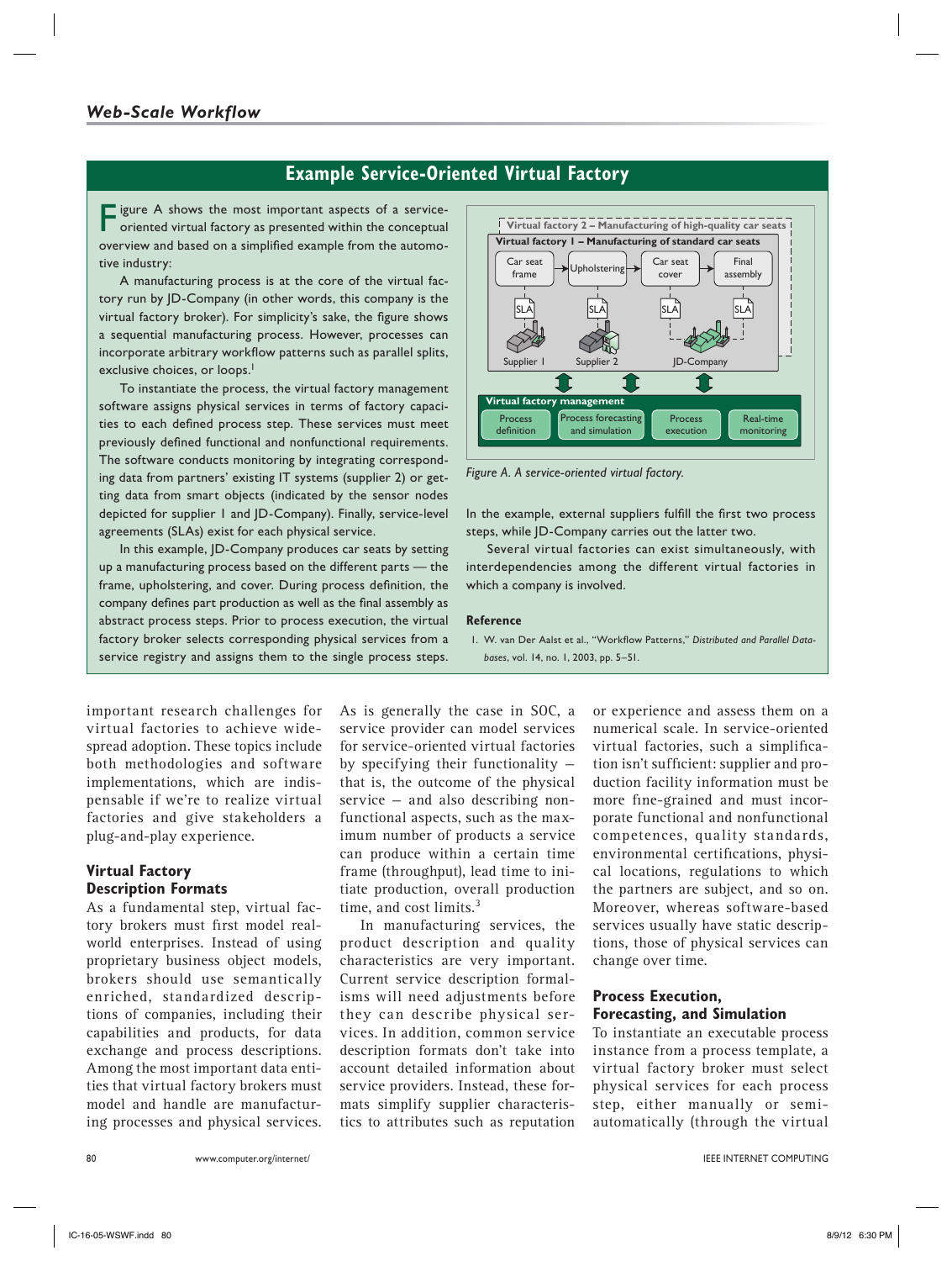factory management software). In the latter case, physical services selection occurs in three steps: first, discovering services that are suitable according to each process step's functional and nonfunctional requirements; second, negotiating service-level agreements (SLAs) between service providers and the virtual factory broker; and finally, selecting one or more specific services. Although current discovery mechanisms are often restricted to information coming from the actual service description, virtual factory management software must also consider supplier information when choosing physical services.

Once the system has selected services for each process step, it must conduct forecasting and simulation for this specific service composition. A virtual factory broker can simulate the impact of integrating different partners and their factory capacities into the manufacturing process's overall outcome as regards cost, delivery time, or scalability of production capacities. Using simulation and forecasting facilities, the enterprises involved should be able to calculate the cost-benefit curves of various alternatives.

Simulation and forecasting shouldn't be restricted to a single process or virtual factory, respectively, but must consider the impact a specific process instance can have on the existing process landscape. Only if we consider the interdependencies between several processes can we optimize single processes as well as the whole process landscape.

For example, consider the scenario described in the "Example Service-Oriented Virtual Factory" sidebar. Assume that three factories (instead of the single supplier 1 that Figure A depicts) provide skills for the first process step and can each handle a maximum of 1,000 seat frames per day. The virtual factory broker can calculate which service allocation is most cost-efficient if the factory itself must manufacture 2,500 or 3,500 car seats per day and assuming that a certain percentage of frames don't pass quality control. The broker can also forecast how the process would change by adding another factory and assess the corresponding risks (such as delays in the delivery process). The broker and its partners should also receive information regarding the interdependencies between different virtual factories. For example, the physical services the broker provides could lead to missing capacity for other manufacturing processes.

## **Process Adaptation**

Certain events can hamper process execution and lead to delays in manufacturing. Virtual factory management software must identify such events early to initiate countermeasures in a timely manner.

Whenever the difference between planned and factual process execution is so severe that a virtual factory can't meet production deadlines, the broker must adapt the process instance. If shifting a physical service from one business partner to another is possible, the actual abstract process definition need not be altered, although nonfunctional aspects of the service might be affected. If this isn't possible, it might be necessary to change the process template by either adding additional process steps or relaxing the functional and nonfunctional requirements for the corresponding step or the whole process. Of course, this in turn could have additional effects. Thus, the broker should forecast and simulate all changes in a process instance or template prior to execution using the virtual factory management software.

A process execution framework should automatically adapt process instances and reflect all changes; if templates require adjustment,

the system must also compose a thorough process template version management.

## **Integrating Process Status Data**

Real-time monitoring should automatically collect, preprocess, and make process status information available to the process owner. This includes information about both the product (including parts and raw materials) and manufacturing utilities, delivery status, and so on. To prevent information overflow, the virtual factory management software should use *key performance indicators* (KPIs) to monitor and govern processes.

Data from several sources could be helpful in identifying events that might indicate a severe deviation between expected and actual process behavior. Obviously, existing IT systems such as enterprise resource planning (ERP) or supply chain management (SCM) are valuable data sources. To give the virtual factory broker information about the complete process, the virtual factory management software must integrate data from these systems. However, such systems usually only provide data already available within a certain company.

Another valuable data source is the Internet of Things (IoT). Resources required for manufacturing processes, intermediate goods, and manufactured goods are often enriched with identification, sensor, and communication technologies, such as RFID tags. Up-to-date, real-time status information from so-equipped "smart objects" is then transmitted using (wireless) sensor networks and provided through well-defined interfaces.

Whether information is coming from existing IT systems or the IoT, actual communication with such data sources isn't as much of an issue, and researchers have already proposed corresponding solutions.<sup>4</sup> However, the ability to integrate